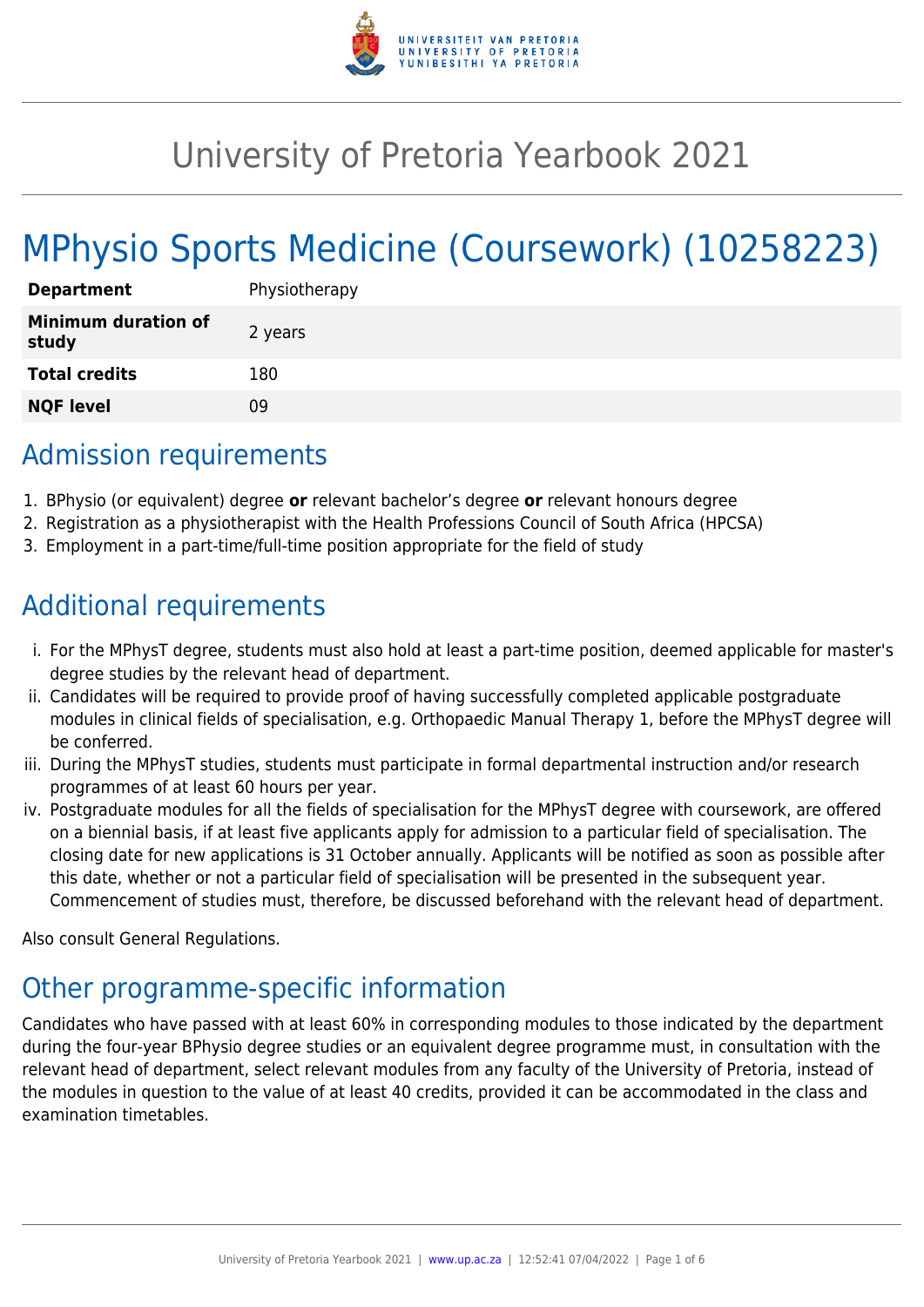

# Examinations and pass requirements

- i. The examinations in the prerequisite modules will take place prior to or concurrently with that of the major subject as determined by the relevant head of department.
- ii. The examination consists of a written and a clinical as well as an oral component.
- iii. A subminimum of 50% is required in each section of the examination, with a final mark of at least 50% to pass.
- iv. A student will be granted a second opportunity to take part in the examination in the major subject after at least six months have elapsed since the original examination took place.
- v. Students must submit a publication that has been accepted by an accredited journal for publication before the degree will be conferred.
- vi. Candidates who submit certificates of successful completion of modules in the Continued Professional Development programme with a view to admission to the MPhysT with coursework, must pass in an open examination in the module in question in order to retain credits.

### Pass with distinction

The degree is conferred with distinction on a student who has obtained an average of at least 75% in the major subject and the prerequisite subjects, and at least 60% in all other prescribed modules.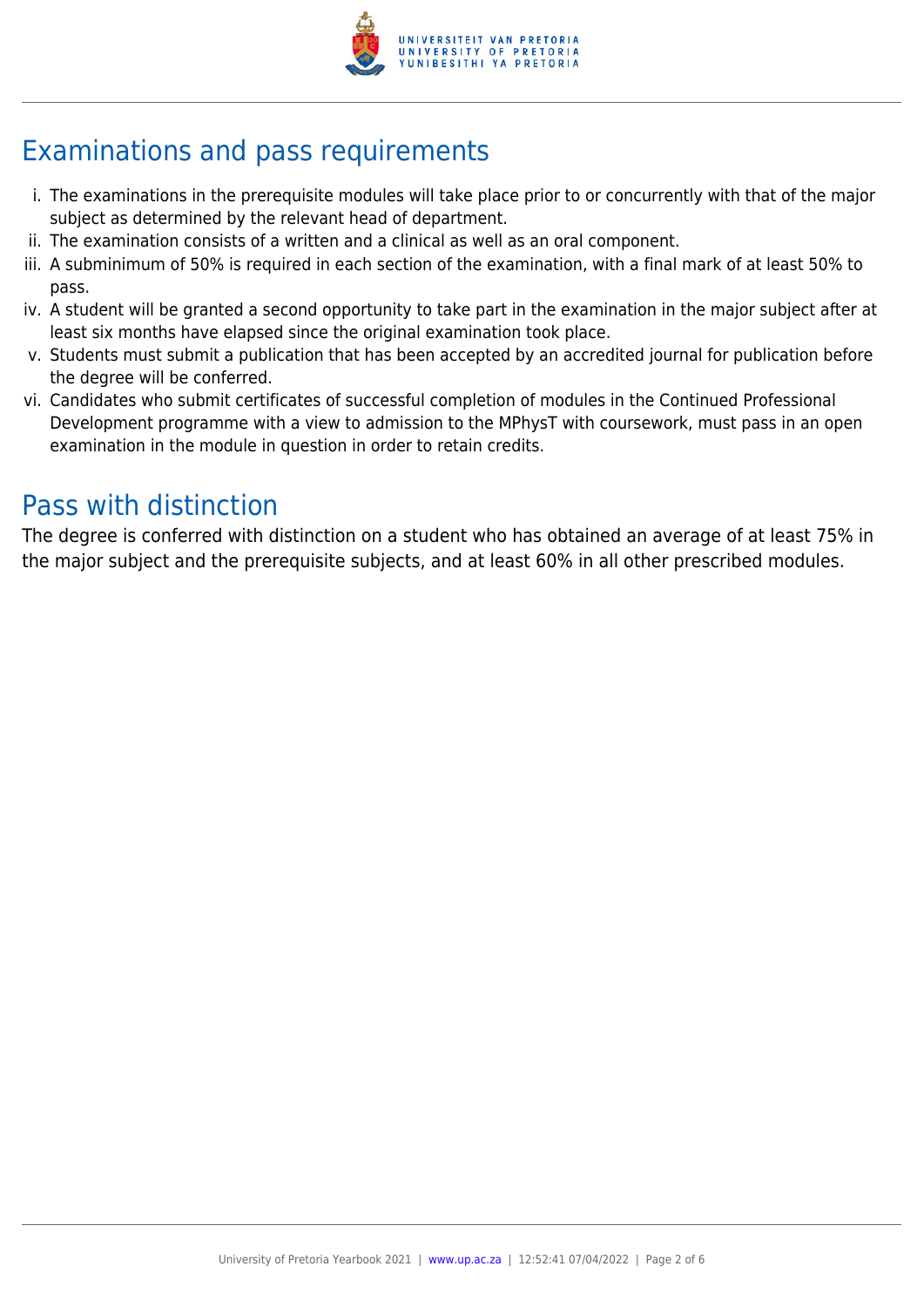

# Curriculum: Year 1

**Minimum credits: 180**

### **Fundamental modules**

#### **Physiotherapeutic anatomy 878 (FSA 878)**

| <b>Module credits</b>                 | 15.00                                                                |
|---------------------------------------|----------------------------------------------------------------------|
| <b>NQF Level</b><br>09                |                                                                      |
| <b>Contact time</b>                   | 1 discussion class per week, 1 seminar per week, 4 lectures per week |
| <b>Language of tuition</b>            | Module is presented in English                                       |
| <b>Department</b>                     | Anatomy                                                              |
| <b>Period of presentation</b><br>Year |                                                                      |

#### **Physiology 885 (FSG 885)**

| <b>Module credits</b>         | 15.00                          |
|-------------------------------|--------------------------------|
| <b>NQF Level</b>              | 09                             |
| <b>Contact time</b>           | 1 lecture per week             |
| <b>Language of tuition</b>    | Module is presented in English |
| <b>Department</b>             | Physiology                     |
| <b>Period of presentation</b> | Year                           |

#### **Physiotherapy 818 (FTB 818)**

| <b>Module credits</b>         | 15.00                                      |
|-------------------------------|--------------------------------------------|
| <b>NQF Level</b>              | 09                                         |
| <b>Contact time</b>           | 2 lectures per week, 4 practicals per week |
| <b>Language of tuition</b>    | Module is presented in English             |
| <b>Department</b>             | Physiotherapy                              |
| <b>Period of presentation</b> | Year                                       |

### **Core modules**

#### **Clinical physiotherapy: Sports medicine 818 (FTK 818)**

| <b>Module credits</b>      | 40.00                                                                 |
|----------------------------|-----------------------------------------------------------------------|
| <b>NQF Level</b>           | 09                                                                    |
| <b>Contact time</b>        | 1 lecture per week, 1 seminar per week, 7 discussion classes per week |
| <b>Language of tuition</b> | Module is presented in English                                        |
| <b>Department</b>          | Physiotherapy                                                         |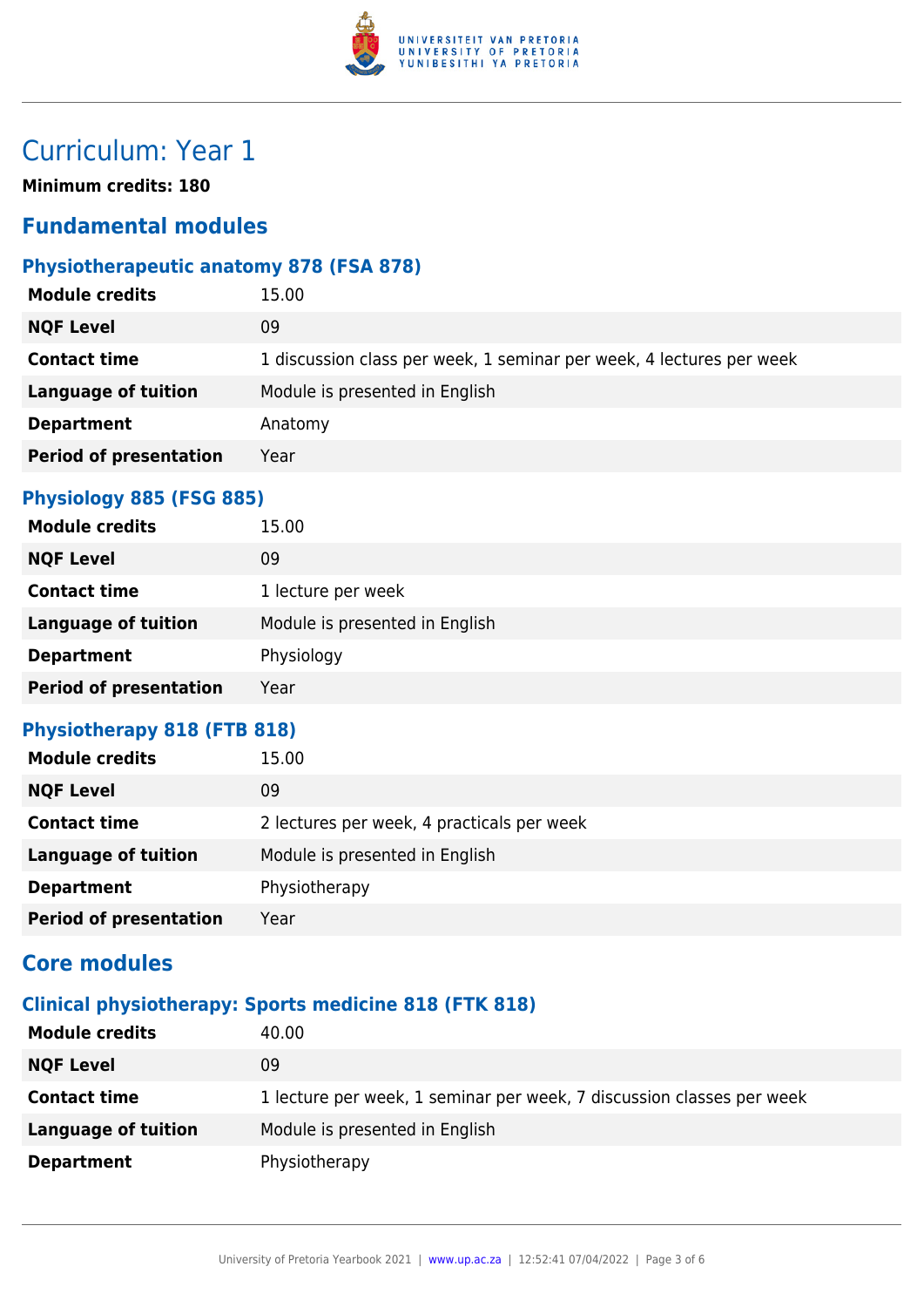

**Period of presentation** Year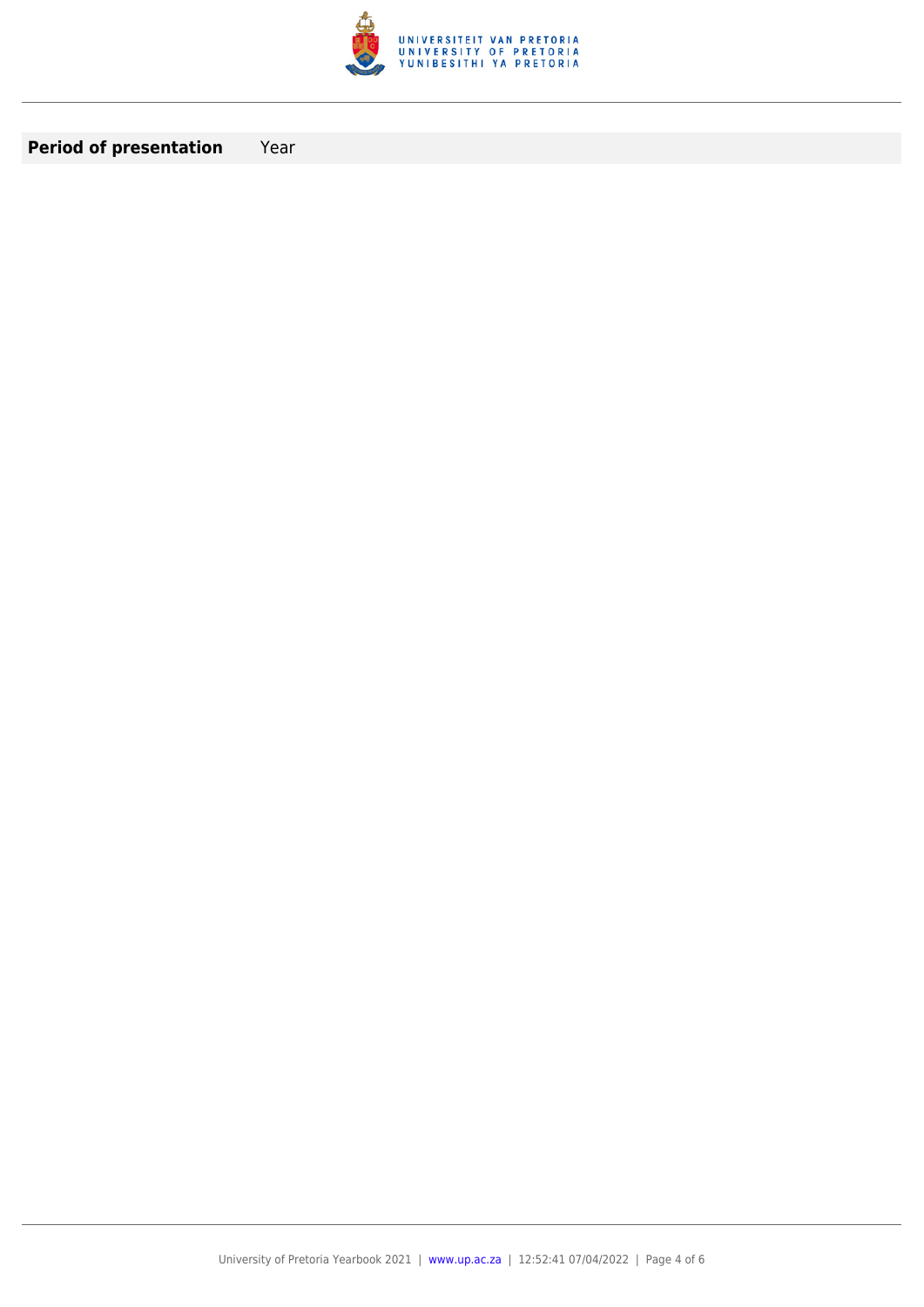

## Curriculum: Final year

**Minimum credits: 180**

### **Fundamental modules**

#### **Pharmacology 871 (FAR 871)**

| <b>Module credits</b>         | 35.00                          |
|-------------------------------|--------------------------------|
| <b>NQF Level</b>              | 09                             |
| <b>Prerequisites</b>          | No prerequisites.              |
| <b>Language of tuition</b>    | Module is presented in English |
| <b>Department</b>             | Pharmacology                   |
| <b>Period of presentation</b> | Year                           |

### **Core modules**

#### **Clinical physiotherapy: Sports medicine 818 (FTK 818)**

| <b>Module credits</b>         | 40.00                                                                 |
|-------------------------------|-----------------------------------------------------------------------|
| <b>NQF Level</b>              | 09                                                                    |
| <b>Contact time</b>           | 1 lecture per week, 1 seminar per week, 7 discussion classes per week |
| Language of tuition           | Module is presented in English                                        |
| <b>Department</b>             | Physiotherapy                                                         |
| <b>Period of presentation</b> | Year                                                                  |

#### **Mini-dissertation 894 (FTP 894)**

| <b>Module credits</b>         | 60.00                          |
|-------------------------------|--------------------------------|
| <b>NQF Level</b>              | 09                             |
| <b>Language of tuition</b>    | Module is presented in English |
| <b>Department</b>             | Physiotherapy                  |
| <b>Period of presentation</b> | Year                           |

### **Applied research methodology 802 (TNM 802)**

| <b>Module credits</b>         | 0.00                                |
|-------------------------------|-------------------------------------|
| <b>NQF Level</b>              | 09                                  |
| <b>Language of tuition</b>    | Module is presented in English      |
| <b>Department</b>             | <b>Health Sciences Deans Office</b> |
| <b>Period of presentation</b> | Year                                |